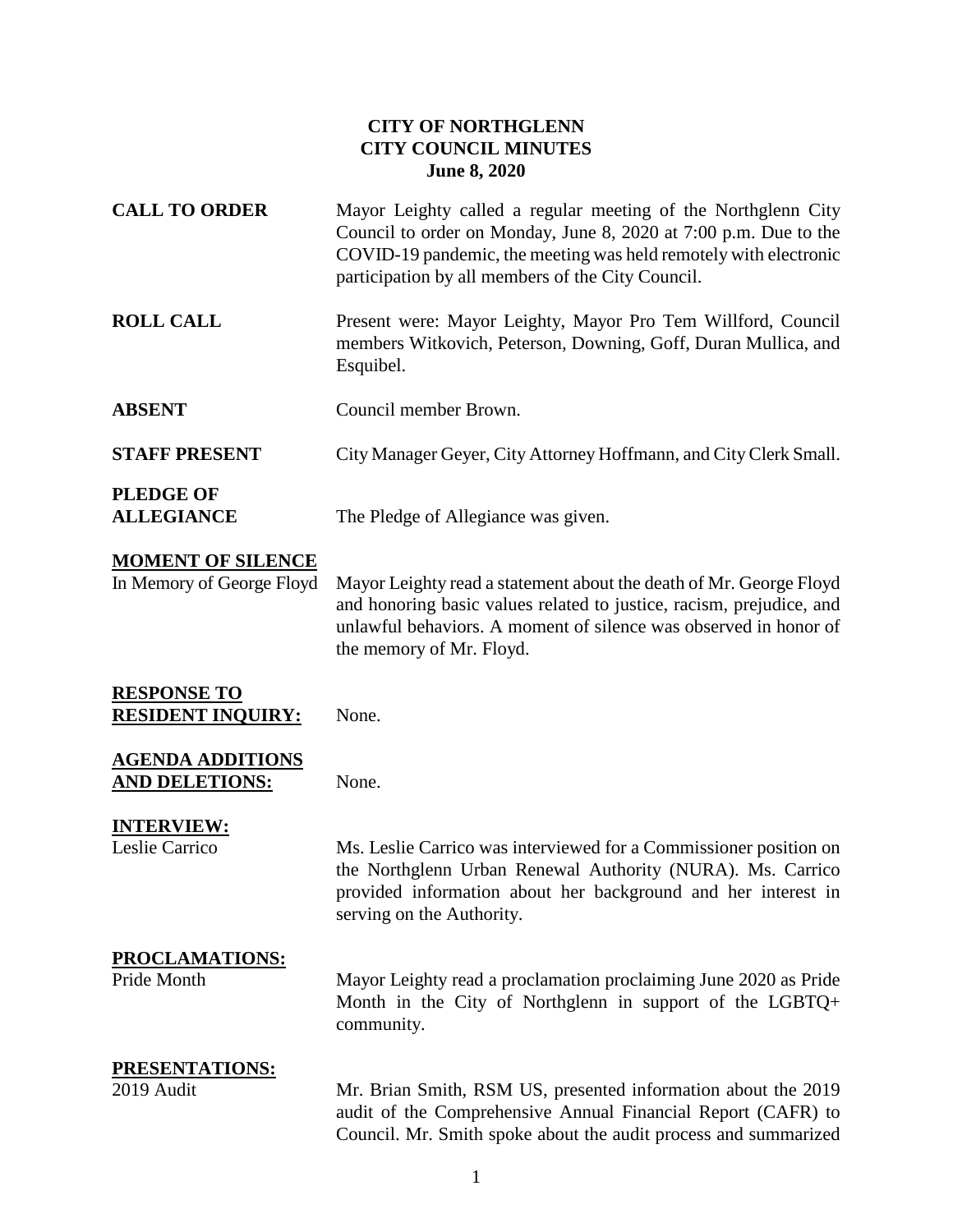Northglenn City Council June 8, 2020

> the City's financial performance for the year ending December 31, 2019.

## Police Department Assessment Project Status & Police Officer

Training Overview Police Chief Jim May presented an update on the Police Department Staffing and Operations Assessment Project and provided an overview of training required for Northglenn police officers. Chief May addressed the Department's hiring process, various levels of training, policies and laws related to the use of force, and how complaints are received and handled by the Department.

> Council acknowledged the efforts of the Police Department related to community policing and volunteer outreach programs.

> Council member Duran Mullica suggested creating a committee consisting of Council members, staff, and the community to review the Police Department Assessment Project report.

> Chief May addressed questionsfrom Council about attendance at the community meetings for the Assessment Project, the frequency of reviewing policies related to the use of force, profiling policies, the public's access to the Police Department's policies, the timing of the Assessment Project's final report, and opportunities for the public to provide input on the final report. There were also questions regarding the cost of the assessment, the assessment firm, utilizing the final report as a foundation for other levels of review, the Police Department's policies regarding specific use of force actions, officer training, and recommendations from the assessment related to domestic violence incidents.

# **PUBLIC INVITED**

**TO BE HEARD** Mayor Leighty called for any person wishing to address City Council on matters of community interest related to City business not set for public hearing to speak.

> Ms. Tran Wills inquired if a breakdown of the total number of training hours for police officers is available to the public. Chief May stated he will provide this information to Ms. Wills. Ms. Wills stated the Police Department does a great job, and stated she is interested in learning about what the Department is doing related to accountability and how budget funds are utilized in the community.

> Mr. Bryan Weatherly inquired about the implementation of the use of force tracking software. Mr. Weatherly asked if there are any external accountability measures planned for the Police Department and stated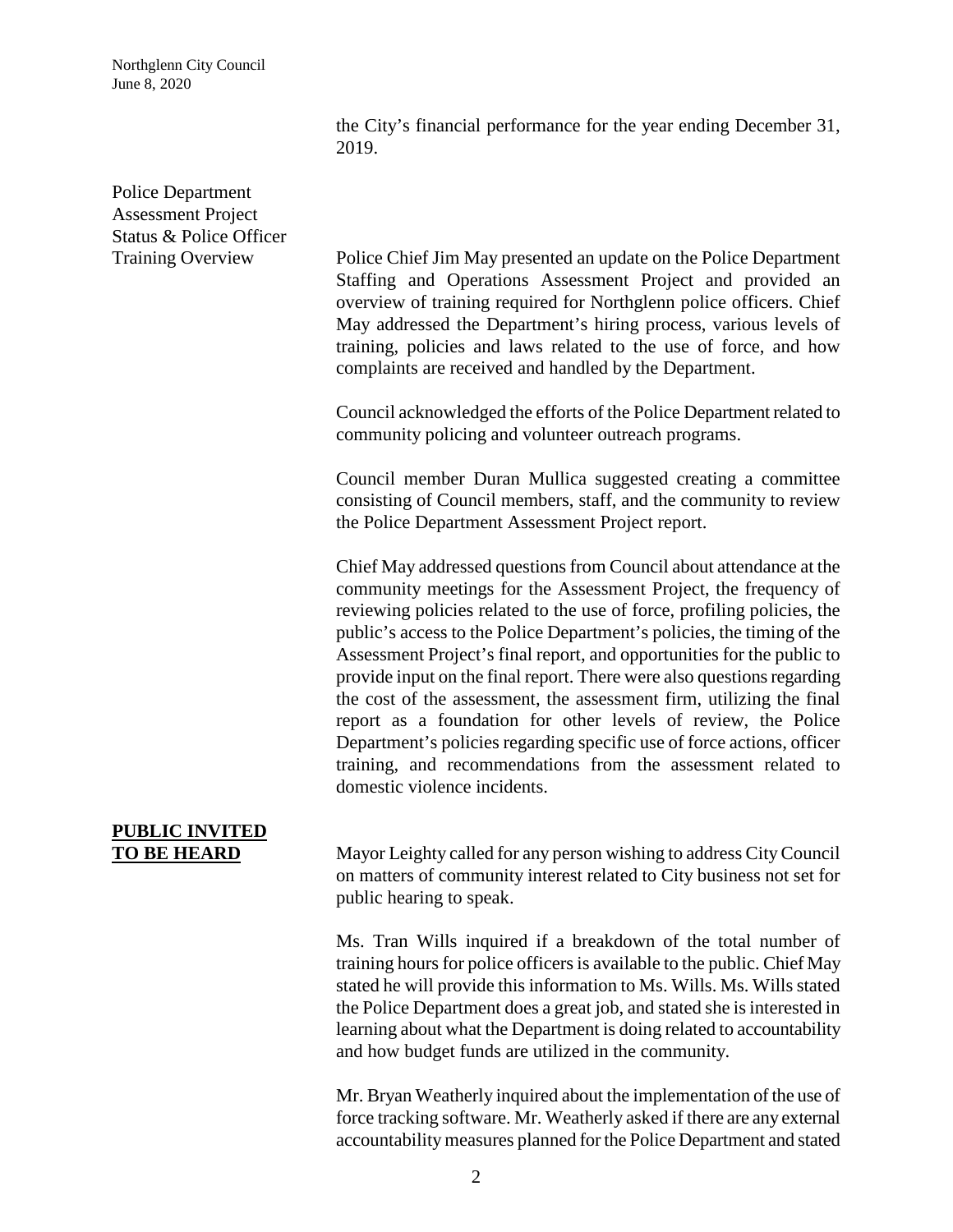he supports Council's suggestion to create an external review committee.

Mayor Leighty reminded everyone about the Telephone Town Hall meeting that will be held on June 17, 2020 regarding the Police Department.

## **COMMUNICATIONS:**

Council Mayor Pro Tem Willford provided a Legislative Policy Committee update and shared information about the state legislative session. She stated that a bill regarding the Senior Homestead Exemption has not been introduce yet, and they will continue to monitor activity related to the issue. She reported the Committee is supporting the following bills: SB20-216 – Workers Compensation for COVID-19; and HB20- 1415 – Whistleblower Protection during Public Health Emergencies. She stated the Committee will continue to monitor SB20-217 – Enhance Law Enforcement Integrity, and stated the next report will be an overview of the legislative session. Mayor Pro Tem Willford reported on the Colorado Communities for Climate Action Board meeting and noted their retreat isscheduled for June 19, 2020. Mayor Pro Tem Willford acknowledged that conversations regarding policing and racism are uncomfortable and are necessary to work towards a better Northglenn. Mayor Pro Tem Willford read statements about how public safety could look differently in the community.

> Council member Goff reported she attended a virtual Anythink Library meeting and stated the Library District decided to not submit a ballot issue for the election in November. Council member Goff reported the library is offering curbside services and many online programs. She spoke about the Colorado Communities for Climate Action meeting and the Regional Transportation District (RTD) meeting regarding creating a taskforce to address concerns about homelessindividuals. Council member Goff encouraged everyone to be patient with each other and themselves when talking about race and diversity.

> Council member Duran Mullica reported on the North Area Transportation Alliance meeting and stated the Colorado Department of Transportation has released a statewide transportation plan for public comment. She announced that tolls on Segment 3 of I-25 will be imposed beginning June 10, provided an update on the RTD N Line project, and reported on plans for a committee regarding RTD accountability and oversight. Council member Duran Mullica spoke about racism and suggested that City Council receive implicit bias training.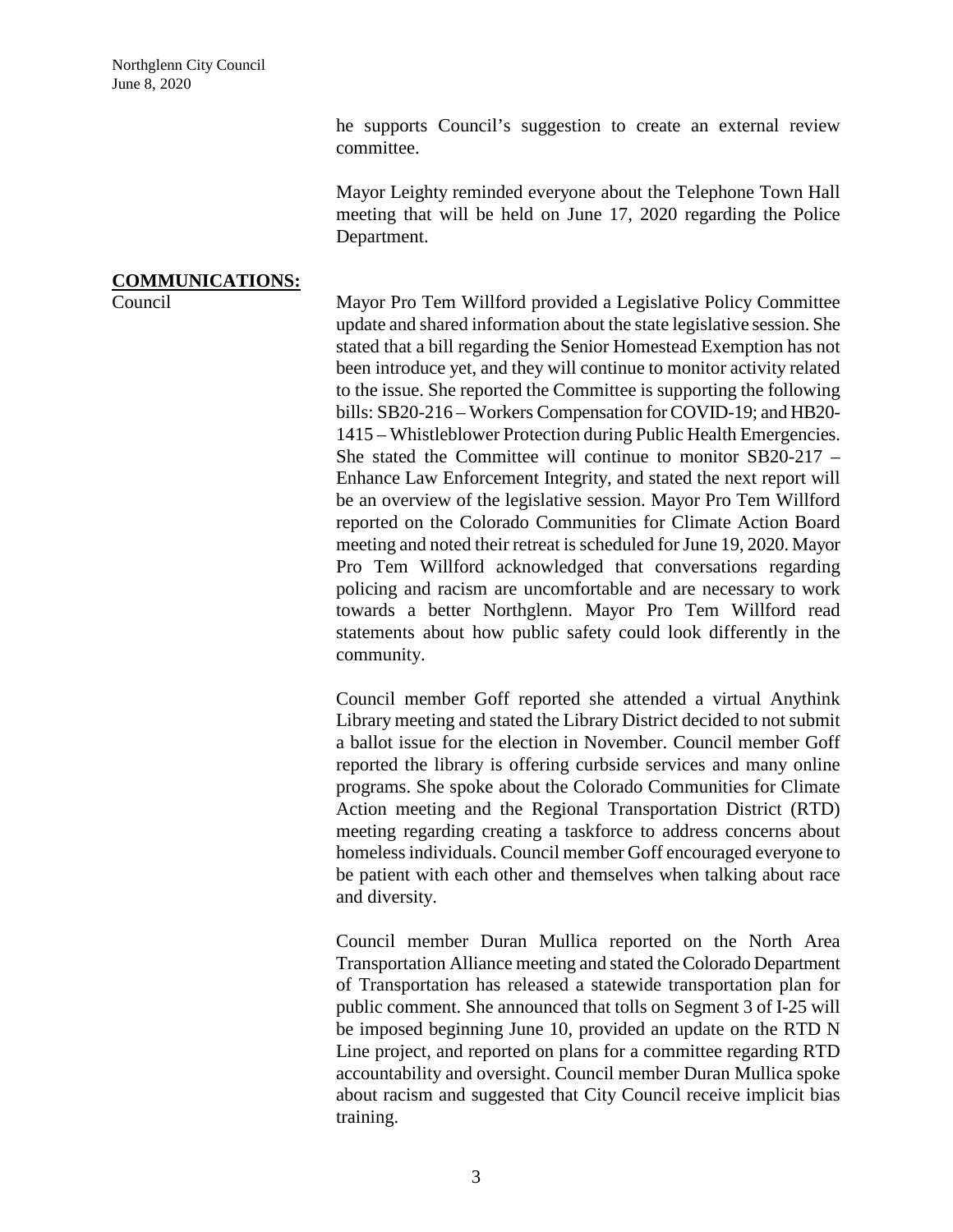Council member Witkovich reported she attended the North Metro Fire Rescue District Board meeting on May 19 and the Victim Assistance and Law Enforcement (VALE) Board meeting on May 20. She reported the VALE Board will not be accepting grant applications for 2021 due to funding levels. Council member Witkovich reported on the Elevate Small Business Grant Taskforce meetings and stated applications for rent and mortgage assistance will be accepted from small businesses through the end of June.

Council member Peterson reported he and Council member Witkovich will hold a virtual Ward 1 meeting on Saturday, June 20. Council member Peterson thanked Chief May for his efforts during the last few weeks and also thanked him for providing information to the Legislative Policy Committee regarding his objection to Senate Bill 20-217 – Enhance Law Enforcement Integrity.

Mayor Leighty congratulated Bob Lehr, Director of Information Technology, for 30 years of service to the City of Northglenn. Mayor Leighty spoke about the pledge she took that is available at a link on [www.obama.org.](http://www.obama.org/) She stated the My Brother's Keeper Alliance called on mayors to take the pledge and spoke about racism being a nonpartisan issue. Mayor Leighty reminded everyone that a Telephone Town Hall meeting for the community will be held with City Manager Geyer, Police Chief May, and herself on Wednesday, June 17, 2020 at 6:00 p.m., and reported the Metro Mayors Caucus is partnering with the City of Denver to hold a regional public safety summit on June 16. Mayor Leighty spoke about comments from the community online and acknowledged the Police Department for their efforts to make real change.

Staff City Clerk Small announced the 24-hour ballot drop-off box at City Hall is now open for the June 30, 2020 Primary Election. She reported on information from the Adams County Election Department regarding voter service and polling center locations that will accommodate social distancing and provided information about voting opportunities for those who are currently 17 years old and will be turning 18 years old by or on November 3, 2020.

> City Manager Geyer reported on the reopening of playgrounds, basketball courts and other facilities. City Manager Geyer reported that she participated in an International City Management Association (ICMA) Executive Board meeting where the issue of systemic racism was discussed, and stated that, as a city manager, she is committed to moving this conversation forward.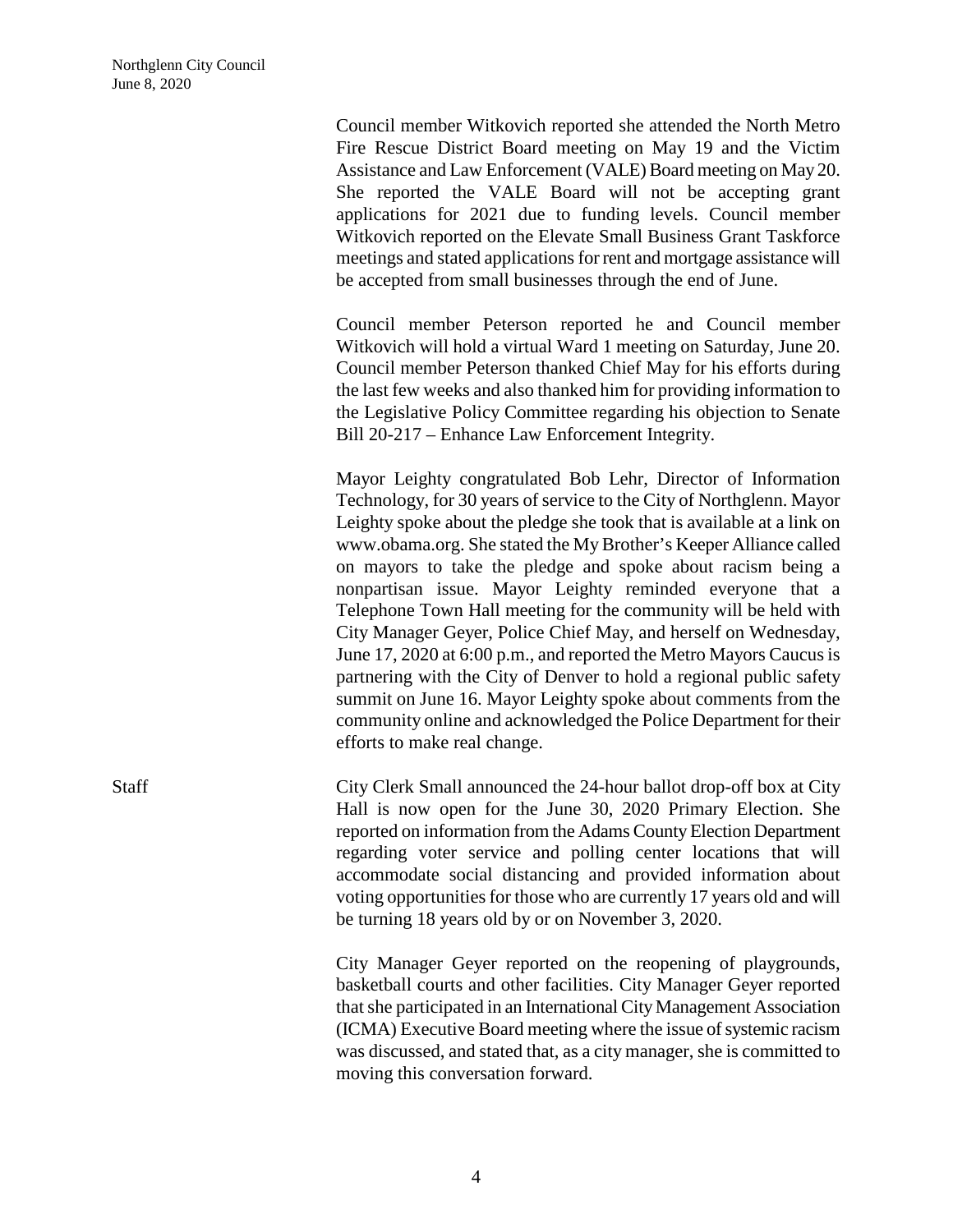|                                                                                                       | Council member Duran Mullica inquired about scheduling implicit<br>bias training for City Council within the next 90 days. It was the<br>consensus of Council to proceed with scheduling the training.                                                                                                                                                                 |
|-------------------------------------------------------------------------------------------------------|------------------------------------------------------------------------------------------------------------------------------------------------------------------------------------------------------------------------------------------------------------------------------------------------------------------------------------------------------------------------|
|                                                                                                       | Mayor Leighty stated a resident had suggested the City follow<br>Washington D.C.'s lead by painting "Black Lives Matter" on a<br>roadway and stated she would like to have a discussion about ideas<br>Council may have related to the suggestion.                                                                                                                     |
|                                                                                                       | There was discussion about actions the City could take to send a<br>positive message to the community in support of Black Lives Matter.<br>City Manager Geyer stated staff will bring information on light pole<br>banners back to Council at the June 15, 2020 study session.                                                                                         |
| <b>CONSENT AGENDA</b><br><b>MOTION TO PASS</b>                                                        | Mayor Pro Tem Willford MOVED and it was <b>SECONDED</b> by<br>Council member Goff to approve the consent agenda.                                                                                                                                                                                                                                                       |
| <b>MOTION PASSED</b>                                                                                  | There was no discussion and the motion <b>PASSED</b> .<br>IN FAVOR - Leighty, Willford, Witkovich, Peterson, Downing,<br>Goff, Duran Mullica, Esquibel.<br><b>OPPOSED -</b><br>None.<br>ABSENT -<br>Brown.                                                                                                                                                             |
|                                                                                                       | The following items were approved on the consent agenda:<br>May 18, 2020 Special Meeting Minutes<br>п<br>• June 1, 2020 Special Meeting Minutes<br>• $CR-82$ – Acceptance of Bureau of Justice Grant – Coronavirus<br><b>Emergency Supplemental Funding Program</b><br>• $CR-96$ – Acceptance of the Audit of the 2019 Comprehensive<br><b>Annual Financial Report</b> |
| <u> ORDINANCES – </u><br><b>First Reading:</b><br>CB-1945 - Adoption<br>of 2020 Model Traffic<br>Code | City Clerk Small read the title.                                                                                                                                                                                                                                                                                                                                       |
| <b>MOTION TO PASS</b>                                                                                 | Council member Downing MOVED and it was SECONDED by<br>Council member Peterson to CB-1945 on first reading.                                                                                                                                                                                                                                                            |
|                                                                                                       | Police Chief May provided a summary of CB-1945.                                                                                                                                                                                                                                                                                                                        |
| <b>MOTION PASSED</b>                                                                                  | There was no discussion and the motion <b>PASSED</b> .<br>IN FAVOR - Leighty, Willford, Witkovich, Peterson, Downing,<br>Goff, Duran Mullica, Esquibel.<br><b>OPPOSED -</b><br>None.<br><b>ABSENT -</b><br>Brown.                                                                                                                                                      |